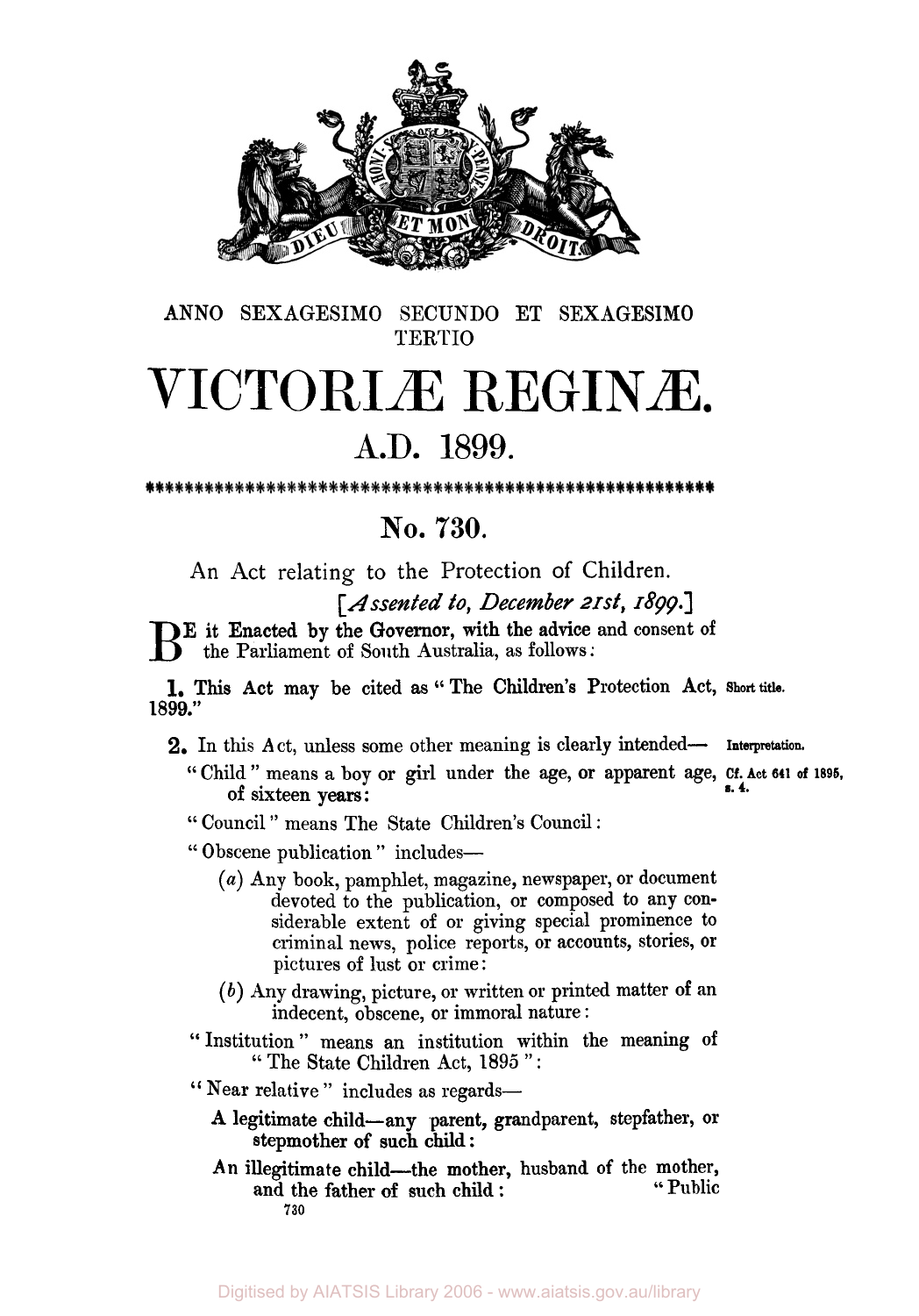## *The Children's Protection Act.-1* 899.

**Of. Act 614 of 1895, s. 4.** 

**Age of consent.** 

'' Public place " includes every place used by the public, or to which the public resort, or have free access, or are admitted on the payment of money.

**3.** The age of consent is hereby raised from sixteen years to seventeen years, so that, except when the accused is under the age of seventeen years, consent shall be no defence in any case relating to a child under seventeen years of age in which it would not before the passing of this Act have been a defence in a case relating to a child under sixteen years of age : Provided always that in cases of alleged offences where the female is between the ages of sixteen and seventeen years consent of such female shall be a defence if the defendant had reasonable ground for believing that the female was of or above the age of seventeen years.

**Penalty for neglect or ill-treatment of child. 4.** Any near relative, guardian, or other person having the care, custody, control, or charge of a child, **who,** without lawful excuse-

- *(a)* Neglects to provide all such food, clothing, and lodging for such child as to the Court shall seem reasonably sufficient:
- *(b)* Ill-treats, neglects, abandons, or exposes such child, or causes such child to be ill-treated, neglected, abandoned, or exposed, in a manner which the Court shall deem likely to subject the child to unnecessary risk, danger, injury, or suffering :

shall be liable to imprisonment for one year, with or without hard labor, and to a fine of not exceeding One Hundred Pounds.

**5.** If it appears to a Special Magistrate, from evidence upon oath, that there is reasonable cause for suspecting that a child is being ill-treated, neglected, abandoned, or exposed in a manner likely to subject such child to unnecessary risk, danger, injury, or suffering, such Special Magistrate may issue a warrant authorising a police constable **or** an officer of the Council, to be therein named, to search for and remove such child to an institution, to be there detained until he can be brought before the Court.

**6.** Any person authorised by warrant under section **5** to remove any child with or without search, may enter, and if need be by force, any house, building, or other place specified in the warrant, or wherein or whereon such child may be **or** may reasonably be supposed to be, and search for and remove the child therefrom.

**7.** The superintendent, matron, or person in charge of any institution to which a child shall be taken for detention pursuant to this Act shall receive and detain such child accordingly.

**8.** It shall be an offence against this Act **for** any child, being under the age **of** thirteen years, to be in **a** public place, other than

**of 1891, s. 1, and S.A. Act 38 of 1876, sa 37, 38.** 

**Cf.** Imperial **Act 41** 

**Special Magistrate may issue warrant for** removal **of child being ill-used.** 

**Cf. Imperial Act 41 of 1891, s. 10.** 

**Officer may** *enter*  **buildings and places in search of cluld.** 

**Person in charge of**  institution **to admit and detain child.** 

**Offence.** 

**Cf. Imperial Act 41 of 1894,** *s. 2.*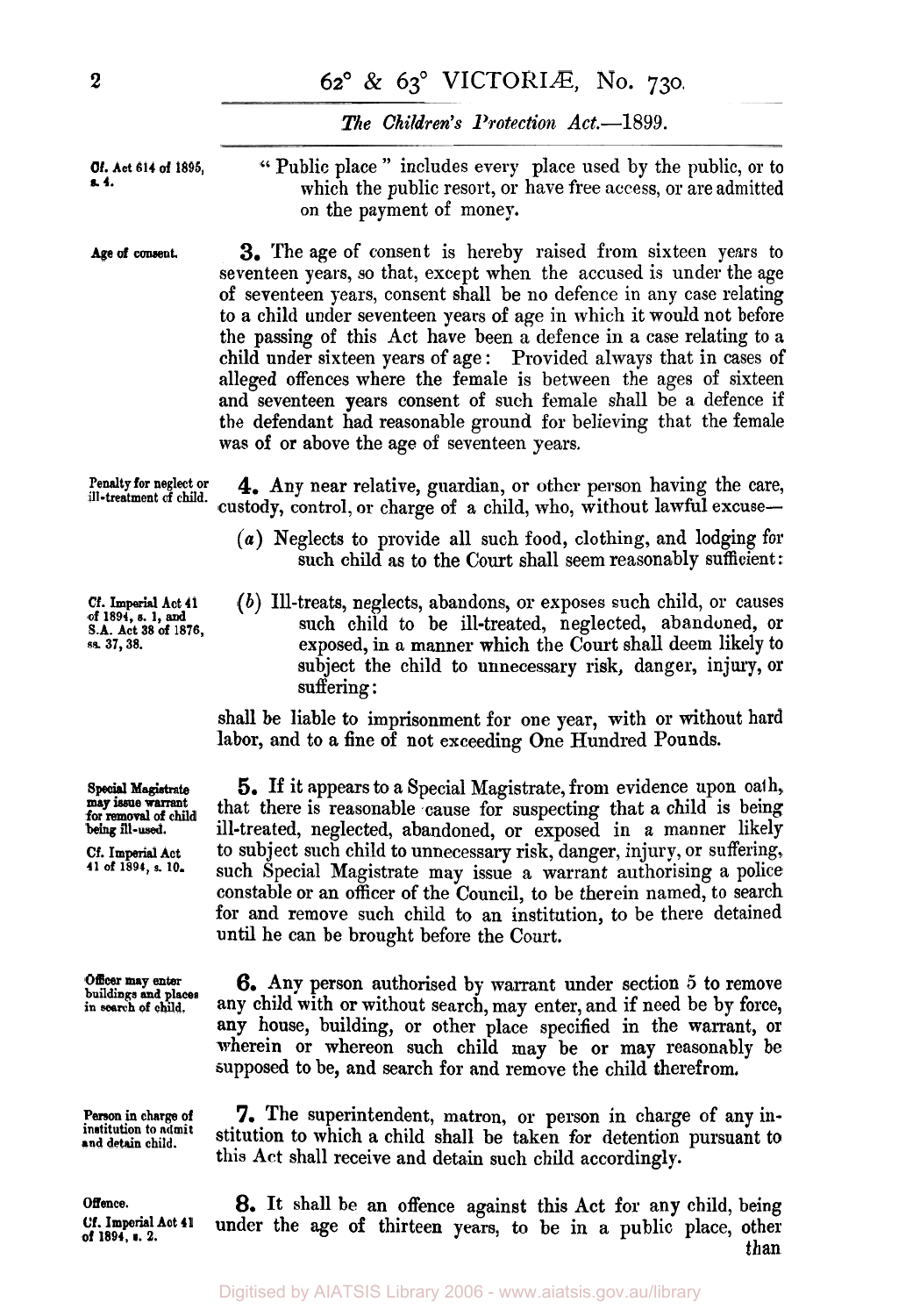*The Children's Protection* **Act-1899.** 

than the child's home, at any time during the prohibited hours, in the act or for the purpose of selling any article or thing, or beg**ging** or receiving alms.

**9.** For the purposes of section *8* the prohibited hours shall be **Prohibited hours.**  from eight o'clock in the evening till five o'clock of the following morning, at any time between the thirty-first day of March and the first day of October, and during any other period of the year, from nine o'clock in the evening to five o'clock of the following morning.

- **10.** Any person who shall-<br>
(a) Sell, lend, or give, or offer to sell, lend, or give to any before children. child; or
	- *(b)* In any manner employ or hire any child to exhibit, sell, give away, or in any manner distribute ;
	- **(c)** Or who: having the custody or control of any child, shall permit him or her to exhibit, sell, give away or in any manner distribute

an obscene publication, shall be liable to imprisonment, with or without hard labor, for six months, and to a fine of Fifty Pounds.

11. If in any proceeding under this Act or whenever the age of **Presumption of** *age*  any child is in question the Court or jury, on their own view and **of**  judgment, shall be satisfied that a child is under a certain age, such **41 of 1894,** *s. 17.*  **Cf. Imperial Act**  child shall be deemed to be under that age, unless the contrary be proved.

12, Any by-law of any Municipal Corporation under the first **Licences to boys to**  sub-section of section **314** of " The Municipal Corporations Act, **sell matches,**  1890," may provide for the periodical licensing **of** boys of not less than thirteen years of age to sell newspapers, race cards, matches, and flowers in streets or public places, and for requiring the wearing of a badge by licencees, and the payment of a licence fee not exceeding One Shilling per annum, or Six Pence per half-year, in each case, including the cost of the badge, and for preventing sales by unlicensed persons.

penalty is provided there shall be a penalty of not exceeding Five Pounds. 13, For any offence against this Act for which no special **Penalty.** 

14. All complaints and informations under this Act shall be **Summary procedure.**  heard and disposed of summarily by a Special Magistrate or two or more Justices of the Peace, under the provisions of Act **No. 6** of 1850 or any Act amending or in lieu of that Act.

**In urgent cases not 15.** It shall not be necessary in any oath, information, or warrant neceseary to **name the**  under section 5 to name the child, if the Special Magistrate shall child in information consider the case one of extreme urgency, and that the name cannot or warrant. readily be ascertained.<br> **16.** A **41** of 1894, s. 40.